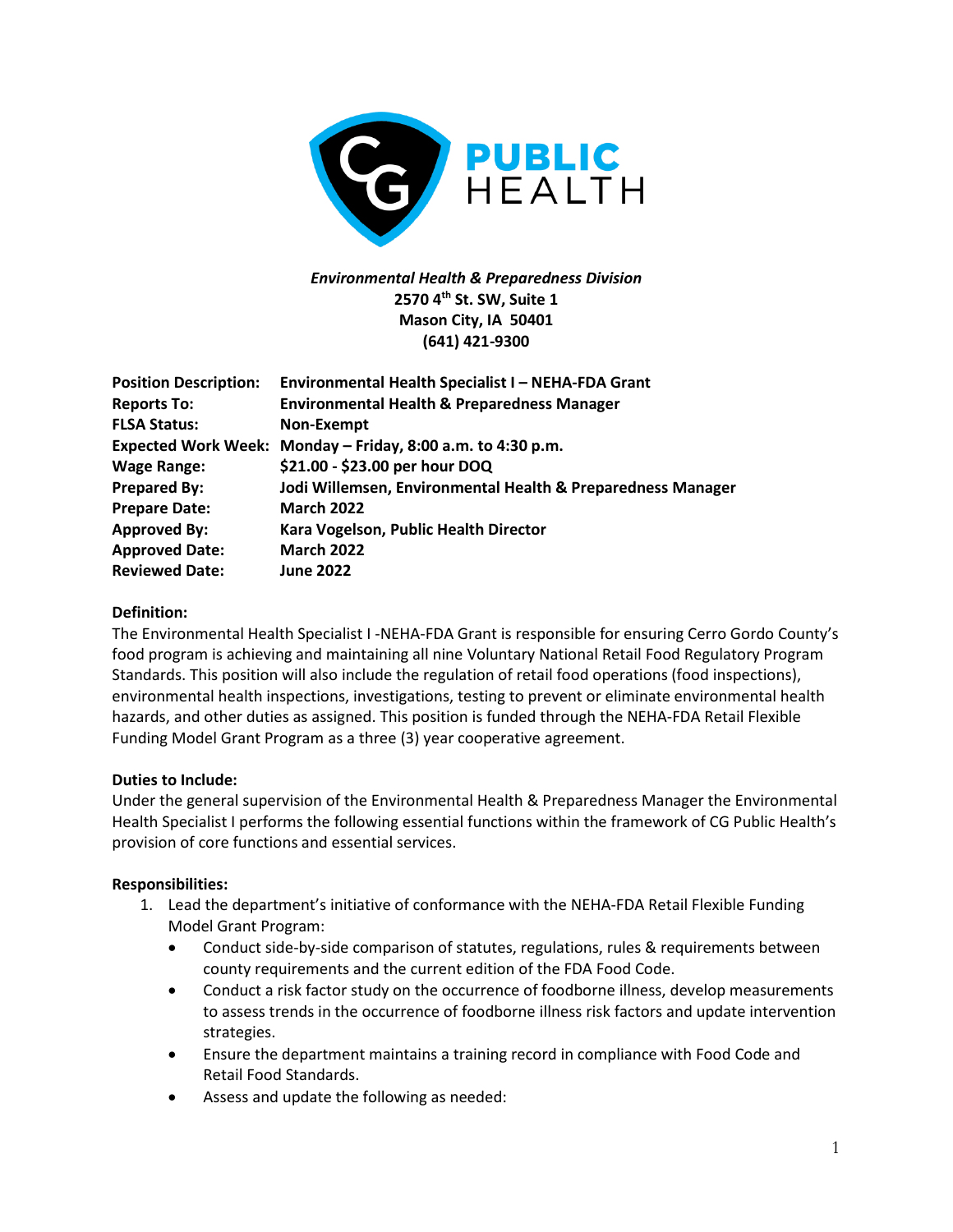- i. Department's food inspection program is based on HACCP priorities.
- ii. Department's quality of assurance program to identify quality or consistency problems among food inspection staff.
- iii. Department's foodborne illness & response plans and procedures.
- iv. Department's compliance and enforcement procedures.
- Coordinate in Food Safety Task Force meetings.
- Develop material to be included in newsletters and other outreach.
- Ensure the department has an appropriate level of staffing to inspection ratios, inspection supplies & equipment and written procedures for the use of equipment at food inspections.
- Complete grant reports to include annual progress reports and final project report.
- 2. Conduct food inspections at facilities within Cerro Gordo County.
	- Inspect food products to ensure they are free from contaminants.
	- Ensure proper labeling on consumables that are sold to the public.
	- Observe the process of handling, preparing, and storing food to make sure it is safe and within legal codes. Initiate enforcement as the situation warrants.
	- Inspect equipment and environments for possible contaminants or health hazards.
	- Identify unsafe practices and educate food handlers on current health and legal concerns.
	- Record and report findings and document the proposed course of corrective action if needed.
	- Perform follow-up inspections as required to monitor corrective action implementation.
	- Manage equipment by calibrating when necessary and maintain supply inventory to conduct food inspections.
	- Perform proper, professional and truthful finance collection from fees and fines.
	- Provide factual testimony in formal legal proceedings or provide case support to the legal community as required.
	- Review, analyze & interpret food facility construction plans to ensure compliance with food code rules & regulations.
	- Review and issue food licenses and permits.
- 3. Provides public health technical assistance and regulatory interpretation of environmental health codes/laws.
	- Provides limited training to less experienced associates in inspections and regulatory responsibilities asrequired.
	- Provides ongoing consultation to the public, regulated community andenforcement personnel regarding the intent of environmental health codes.
- 4. Perform other environmental health duties as assigned.
	- Nuisance code enforcement.
	- Animal bite investigation & code enforcement.
	- Private well water testing.
	- Radon testing.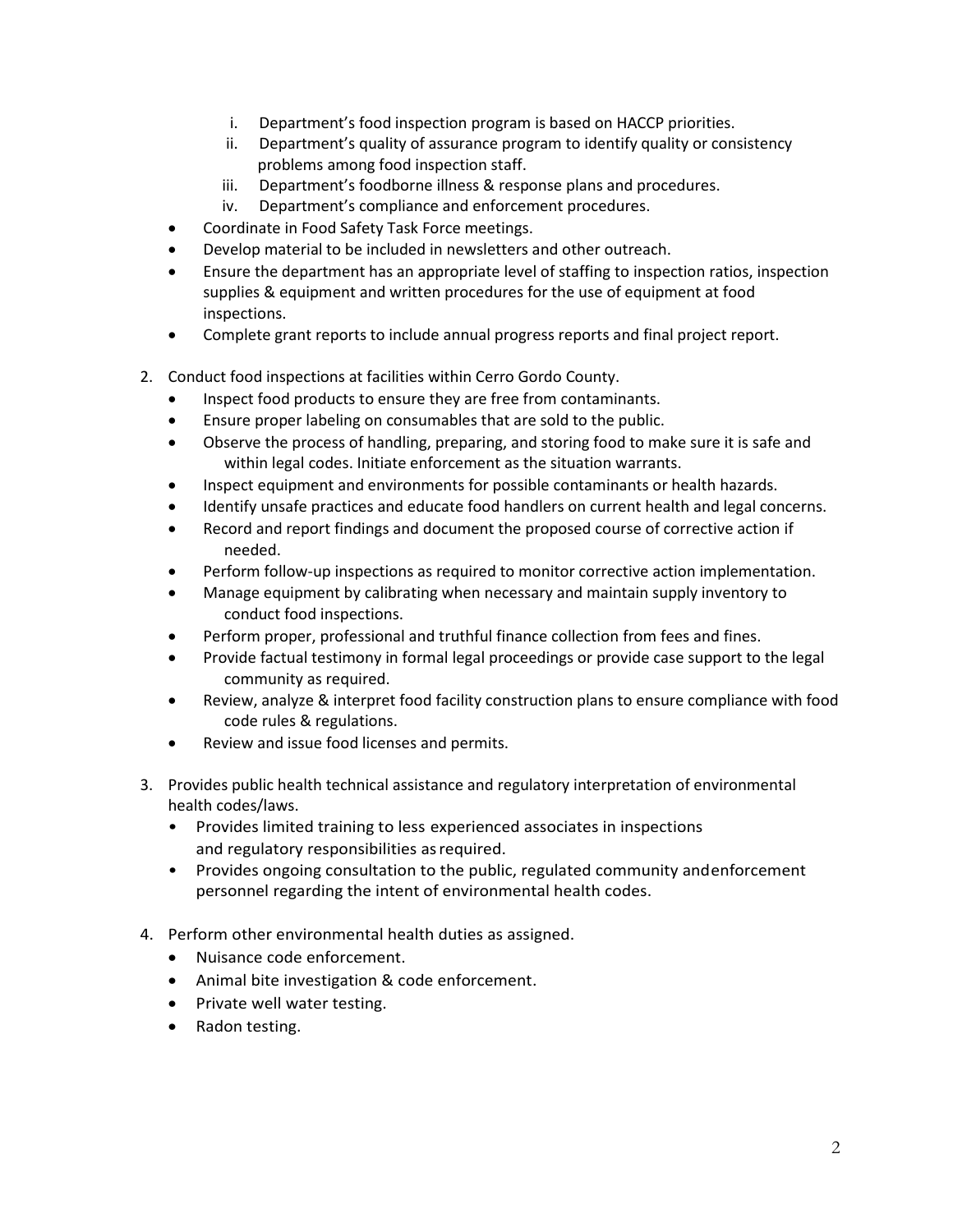- 5. Sustain an effective knowledge of the department's public health preparedness and response plan.
	- Review appropriate plans & train for emergency response roles(s).
	- In times of response, fully participate in all assigned roles to respond to health emergencies.
	- Assist with reporting and documenting emergency response activities.
	- Assist in the public health call center as needed during emergency situations.
	- Assist with review and timely updates to the All-Hazards Emergency Response Plan.
	- Participates in emergency preparedness trainings and exercises.

#### **Education and Experience:**

- A Bachelor' s degree from an accredited college or university.
- Prefer one (1) year of increasingly responsible experience in environmental health, public health, or closely related field.

Public health core competencies are the central knowledge, skills, and attitudes necessary for the public health workforce to practice effectively and achieve the core functions of public health*. Core Competencies required for this position: Analytical/assessment skills, policy development/program planning skills, communication skills, cultural competency skills, community dimensions of practice skills, public health sciences, leadership and systems thinking skills, financial planning, and management skills*.

#### **Public Health Preparedness:**

• Knowledge of public health preparedness issues. Knowledge of Incident Command System and National Incident Management System. Ability to achieve departmentally funded National Incident Command System competency training compliancy.

#### **Training/Continuing Education Requirements:**

- National Incident Management System (NIMS) Training: IS-100; IS-200; IS-700
- Training and continuing education are highly valued and supported at the CG Public Health. This position will have a minimum of 32 continuing education credits per year from any State of Iowa or environmental health-related association to stay current with technologies and environmental health laws and regulations.

#### **Licensure Requirements:**

- Ability to successfully complete the Inspector Training program for food safety from the Iowa Department of Inspections and Appeals.
- Ability to obtain a valid Iowa Class C Driver's License

#### **Optional Licensure Incentives:**

• Any approved licensure or certification listed per CG Public Health Employee Handbook.

#### **Physical Requirements:**

• This position requires the employee to constantly stand, walk, use hands to finger, handle or feel, stoop, kneel, crouch, or crawl, and to talk or hear. Position may exert up to 10 pounds of force occasionally (up to 1/3 of the time) and/or exert a negligible amount of force frequently (from 1/3 to 2/3 of the time) to lift, carry, push, pull or otherwise move objects, including the human body. The job will involve frequent activities that include walking, sitting, and standing. Frequently will reach with hands or arms. Employee will occasionally be required to carry or lift up to 50 pounds and will frequently carry or lift up to 35 pounds. Employee will